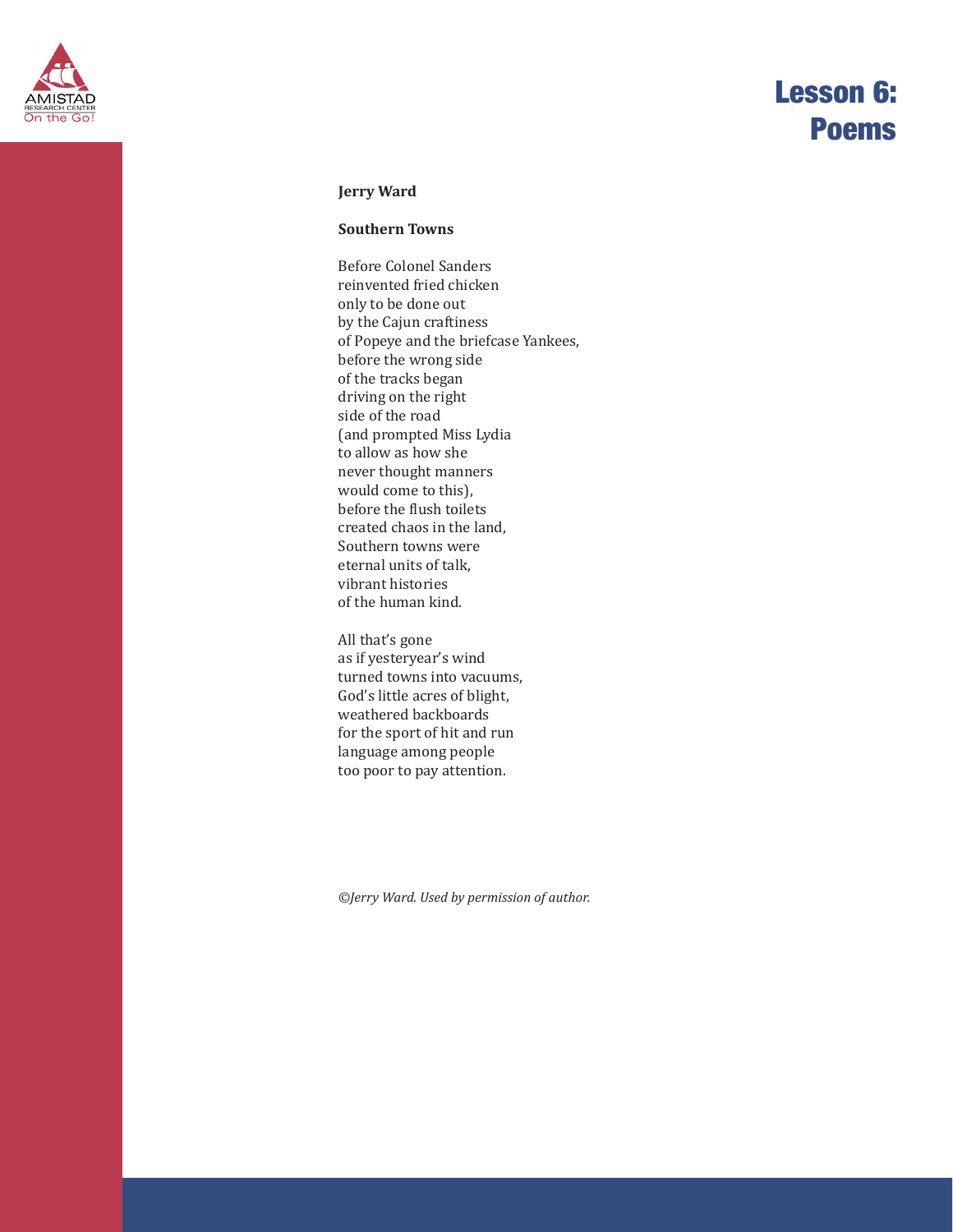

### **Jerry Ward**

#### **Each Day I Break These Bloody Shackles**

*Constans et perpetua voluntas, jus suum cuique tribuendi. Institutes of Justinian* 

Each day I break these bloody shackles and set eagles free and let eagles conspire like fire around the core of sun and let eagles, in polished light, quicksilver evil from the earth.

Each day I break these bloody shackles, the crack of iron on flesh silent as slippage of clay under cotton under a place named Tougaloo. Silent too the omniscient gleam of the ancient Mendi eyes, scanning the crossroads of time past and future. Silent as the salt of unrecovered words, we press digits of fear in our oppressor's hearts. Each day in iron and in our blood our revolution starts.

Each day I break these bloody shackles. Eagles, inspired by spirits written in oaks, move as stopless as ocean motion under Amistad, swoop and swerve like magic, their obsidian intelligence confounds all art with subtle self-named destiny. Each day in iron and in our blood our revolution starts.

Each day I break these bloody shackles and let eagles utter a rainbow sign, a sacred story of slaveship and guile and trial, the sable metaphors and self-named destiny.

Each day I break these bloody shackles in the renaissance thunder of Tougaloo and eagles assume the endless liberties of the good, the beautiful, the true.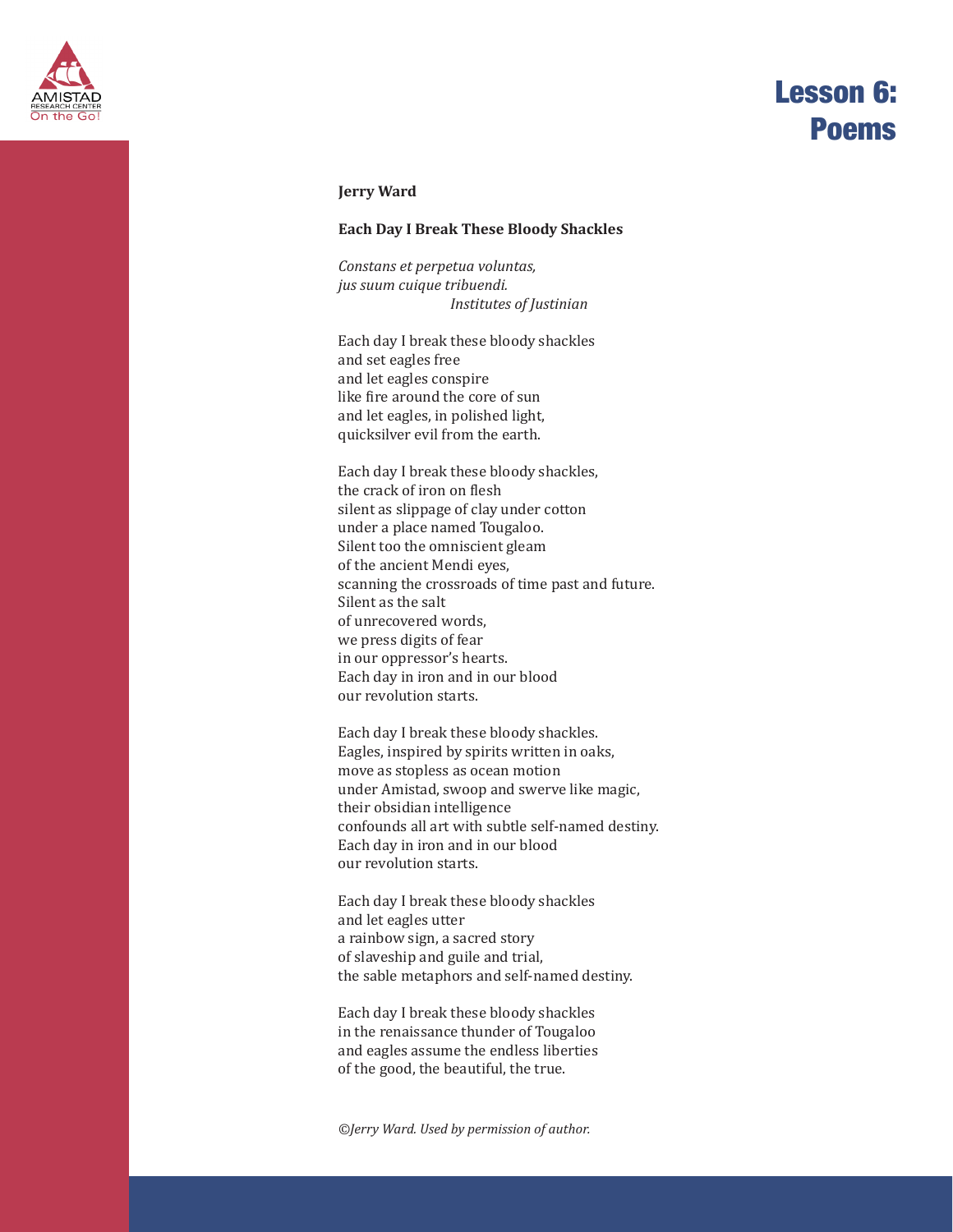

### **Jerry Ward**

#### **Volcano: An African Phenomenon**

Ask not to be surprised if volcanoes and Africans disrupt in harmony;

> cast no superior glance, no least grimace of disdain: WHEN WATER GOES PAST BOIL THE POT WILL BREAK.

A wise man told me twice A world on fire is a world on ice A world on fire is A world on ice

> and I have screwed my eyes down tunnels red beautiful and rose velvet perfect, climbed a ladder of vision for mountain peak previews of the scream/screenplay.

I will have grown cold, grown cold as love in aspic and mammy liberty will be pure rust, plate tectonics an ancient art when motion and moment merge and volcano and African sit on the verge of a reality called satisfaction.

Ask not to be surprised the morning the Africans and the volcanoes belch ash in your eye, the volcanoes/the Africans belch ash in your eye;

> you couldn't have thought, but you did, but you did not think, but you should have, but you should have thought not to think justice could be a virgin forever.